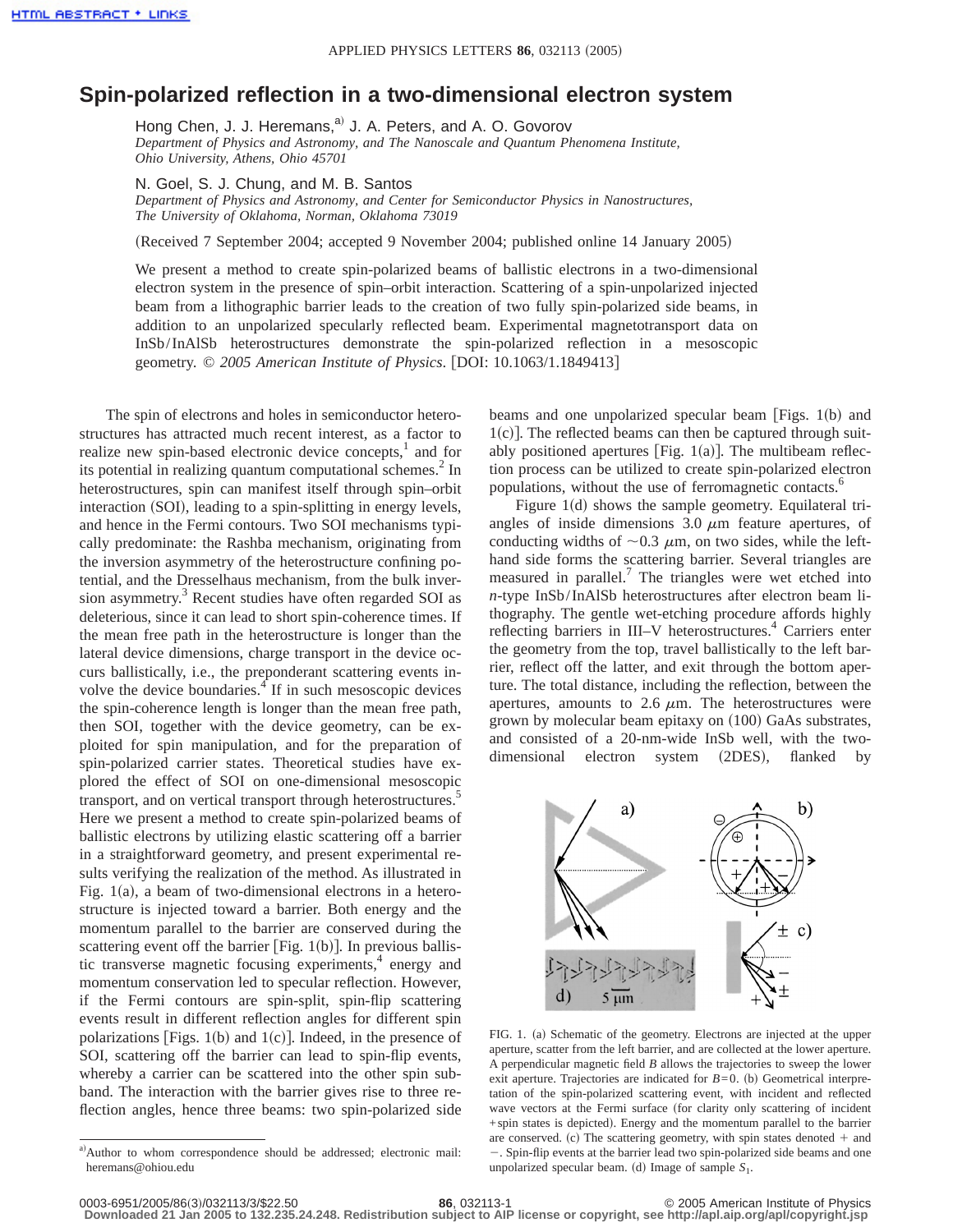

FIG. 2. The four-contact resistance of the triangular structures  $S_1$  and  $S_2$ , vs the perpendicular applied magnetic field *B*. The arrows indicate the values of *B* where beam cutoffs occur. *Inset*: Magnetoresistance of an antidot lattice fabricated on the same heterostructure (antidot diameter 0.4  $\mu$ m, periodicity 0.8  $\mu$ m), showing, for comparison, a featureless negative magnetoresistance background. Geometrical resonances appear at higher *B* (not shown).

 $In_{0.91}Al_{0.09}Sb$  barrier layers.<sup>8</sup> Electrons are provided by Si  $\delta$ -doped layers on both sides of the well, separated from the 2DES by 30 nm spacers. A third Si doped layer lies close to the heterostructure surface. All measurements were performed at 0.5 K, and at this temperature, a density  $N_s = 2.6$  $\times 10^{11}$  cm<sup>-2</sup> and a mobility of 150 000 cm<sup>2</sup>/V s provide a mean free path of  $\sim$ 1.3  $\mu$ m. Although shorter than the distance between the two apertures in Fig. 1, this mean free path is sufficiently long to ensure observation of a signal due to a ballistic trajectory. Indeed, the cutoff of the signal at the mean free path is not abrupt, but rather is characterized by a gradual decay of the signal amplitude. $4,7$ 

In our measurements, a current is drawn between the two apertures [Fig.  $1(a)$ ], and the resulting voltage drop is measured as a function of a magnetic field applied perpendicular to the plane of the 2DES. In the semiclassical limit, the magnetic field *B* serves to slightly deflect the ballistic carriers from linear trajectories, and thus to sweep the trajectories over the exit aperture. Varying *B* in either direction causes the three reflected beams to be sequentially cut off, by either side of the exit aperture. Each cutoff results in a stepwise rise in the resistance measured over the structure. In the experimental realization the cutoffs will not be sharp, since we expect an angular spread at the injection aperture. However, the angular spread is sufficiently narrowed by the previously observed collimating effect in mesoscopic apertures,<sup>9</sup> to allow separate observation of the effects of the centroids of the three, partially overlapping, beams. Figure 2 contains experimental data for two separate samples  $(S_1 \text{ and } S_2)$ , plotted as the four-contact resistance measured over the triangular structures, versus applied *B*. For sample  $S_1$ , five minima are indicated at low *B*, superimposed on a negative magnetoresistance weak-localization background. The five minima are interpreted to result from the stepwise increase in resistance as *B* is varied, added to the negative magnetoresistance background. We also note here that the wet-etching process results in uncertainty in the structure's dimensions, and that therefore a nonzero *B* may have to be applied to center the three beams on the exit aperture. Hence, the five minima are not centered around  $B=0$ . The number of cutoffs and their occurrence with *B* is dependent on the geometry resulting from the lithographic process. For instance, sample  $S_2$  under-



FIG. 3. Calculated Fermi contours at the density of the experiment, with the incoming and reflected wave vectors. Inset: orientation of the triangles.

went a deeper wet-etch, resulting in narrower apertures (also higher resistance values), and wider barriers. These geometrical differences lead to the occurrence of magnetoresistance features at different *B* as compared to sample  $S_1$ . For sample  $S_2$ , four magnetoresistance minima associated with the spin-dependent reflection phenomenon are indicated. In the following paragraph, we determine the correlation between the data in Fig. 2 and the three-beam reflection process in our experimental geometry.

Experimental values for the SOI parameters in InSbbased heterostructures have only recently been accessed by optical measurements, and the experimental data confirm SOI larger than in most other III–V materials.<sup>10</sup> Separate evaluation of the Rashba and Dresselhaus contributions<sup>11</sup> has not yet been performed on InSb/InAlSb heterostructures. Hence, to ascertain the correlation between the data in Fig. 2 and the spin-dependent reflection process, we have calculated the Fermi contours in the plane of the InSb quantum well at the density of the measurement, including the nonparabolic dispersion in InSb.<sup>12</sup> The contours in Fig. 3 were obtained using a Rashba parameter  $\alpha=1.0\times10^{-11}$  eV m and a Dresselhaus parameter  $\eta = 7.6 \times 10^{-28}$  eV m<sup>3</sup>.<sup>12</sup> There is ambiguity concerning  $\alpha$ , since  $\alpha$  depends on the average electric field in the well, which is not directly known. However, the value we use not only yields good agreement with the data, but moreover corresponds to an average electric field in the well of  $1.9 \times 10^6$  V/m, an acceptable value for the 2DES density. The Dresselhaus term leads to anisotropy, and appears to dominate the Rashba term by a factor  $\sim$ 2 in our InSb quantum wells. The calculated anisotropic spin splitting ranges from 0.65 meV in the [110] direction to  $\sim$  5.9 meV around the [110] direction (at the average Fermi wave vector  $k_F = \sqrt{2\pi N_s}$ . The average spin splitting value approaches the value of 3 meV obtained from the optical measurements on similar InSb/InAlSb heterostructures.<sup>10</sup> The inset of Fig. 3 depicts the orientation of the device within the Fermi contours. At an incident angle of 30° to the barrier, reflection angles of 21°, 30°, and 38° can be inferred from the Fermi contours. We have utilized these reflection angles in a semiclassical geometrical model that analytically calculates the position of the magnetoresistance minima, assuming circular cyclotron orbits (clearly an approximation, but within the experimental uncertainty). The magnetoresistance features for  $S_1$  and  $S_2$  agree with the model if we as-

**Downloaded 21 Jan 2005 to 132.235.24.248. Redistribution subject to AIP license or copyright, see http://apl.aip.org/apl/copyright.jsp**